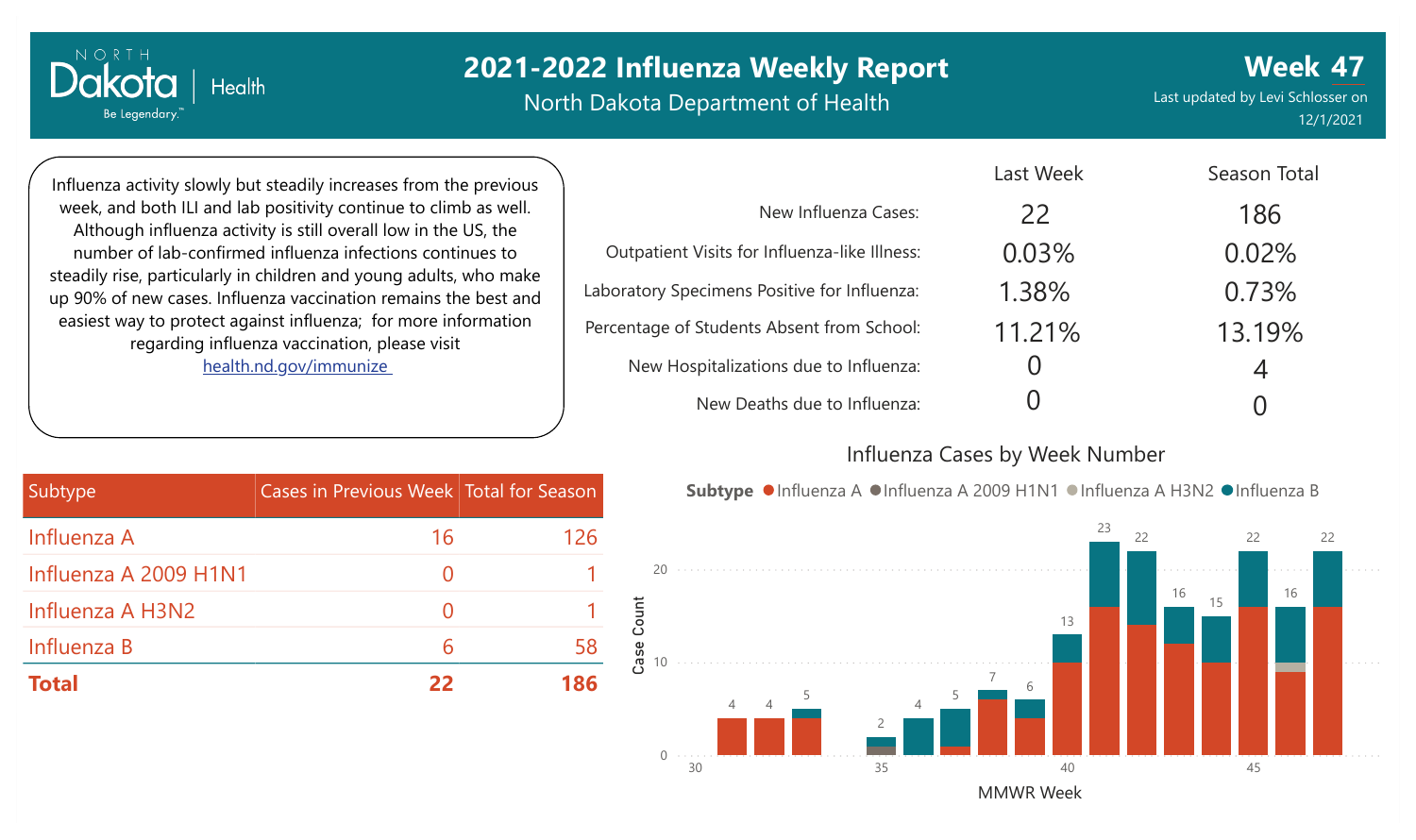

## **2021-2022 Influenza Weekly Report** North Dakota Department of Health

**Week 47** Last updated by Levi Schlosser on 12/1/2021

Laboratory-confirmed influenza is a reportable disease in North Dakota. Influenza "cases" include people that have tested positive for influenza in a healthcare setting. It does not include people with influenza who did not seek healthcare, or were diagnosed without a lab test, which is common. The true number of people in North Dakota is underrepresented, but case data allows us where influenza is circulating and in what populations. It also provides context regarding how the current season compares with previous seasons. Find more information about cases on ndflu.com

Influenza Cases by Gender





Total Influenza Cases by County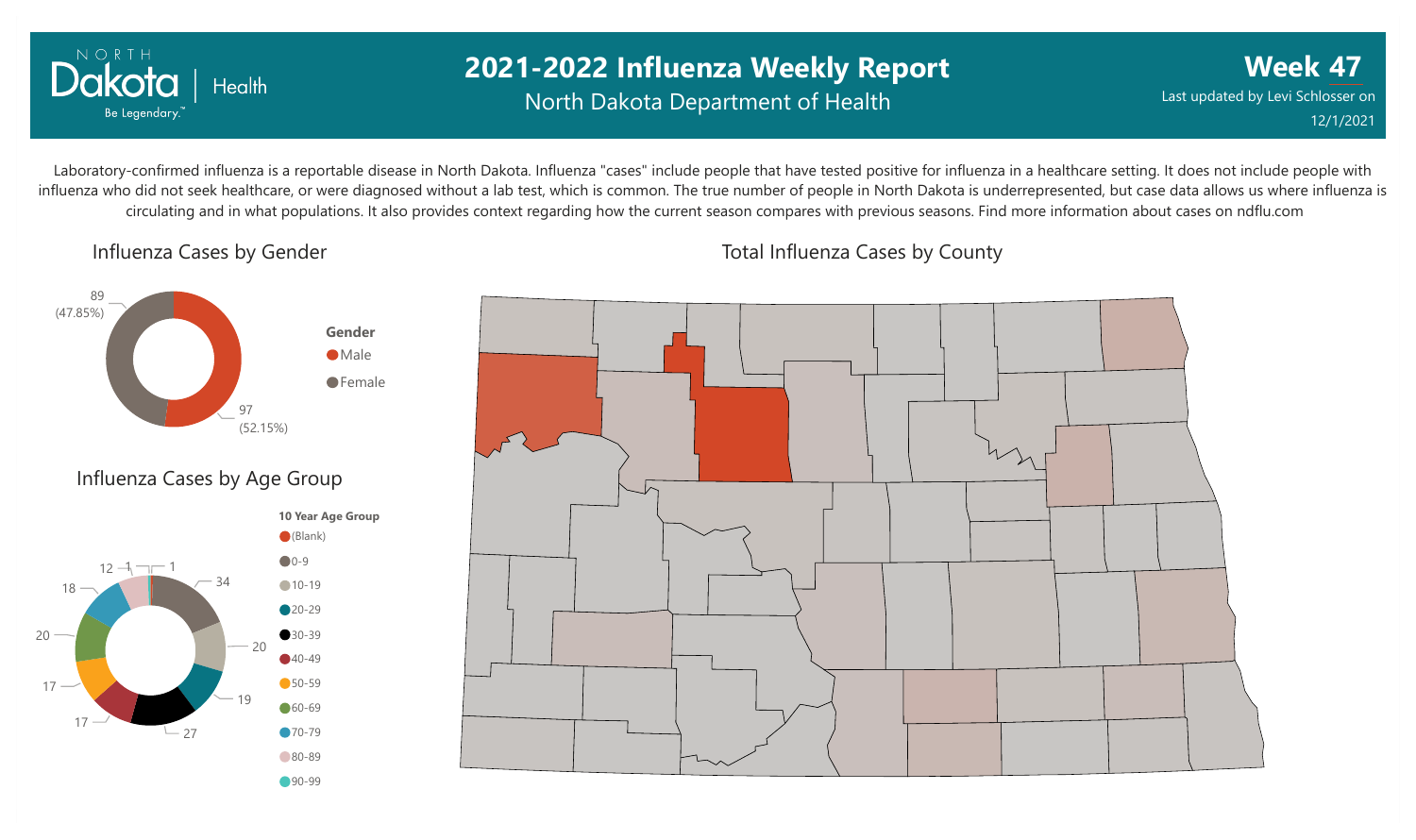

NORTH

Dakota

Health

North Dakota Department of Health

**Week 47** Last updated by Levi Schlosser on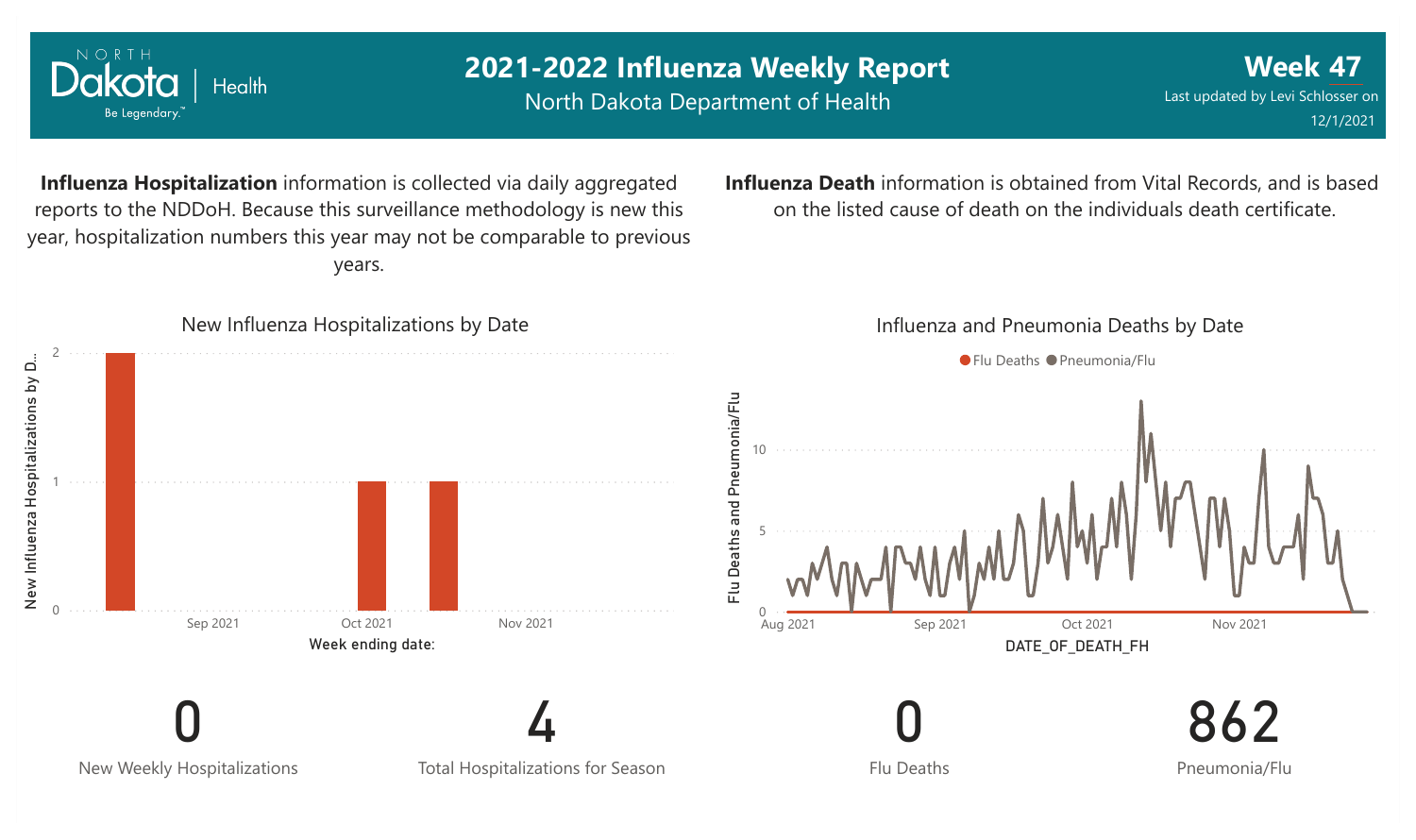

North Dakota Department of Health

**Week 47** Last updated by Levi Schlosser on 12/1/2021

**Outpatient Influenza-like Illness (ILI)** The NDDoH participates in the national U.S. Outpatient Influenza-like Illness Surveillance Network (ILINet). Data from participating outpatient providers in north Dakota are pooled to create a state-wide estimate for the weekly percent of healthcare visists due to influenza-like illness (ILI). Patients presenting with a fever of 100 degrees or greater AND a cough and/or sore throat are considered to have ILI. For more information [on state and national ILINet data, see FluView](http://fluview%20interactive/) Interactive

**Sentinel Laboratory Data** The NDDoH receives influenza and RSV testing data from participating sentinel laboratories across the state. The total number of positive tests and the total number of tests conducted are reported and used to create a state-wide percent positivity statistic. For influenza, percent positivity of 10% or greater indicates 'season level' influenza activity.



| <b>Week Ending Date:</b><br>▲ | Total # of Patients Seen for Any Reason Percent ILI |          |
|-------------------------------|-----------------------------------------------------|----------|
| Saturday, October 23, 2021    | 3,891                                               | 0.03%    |
| Saturday, October 30, 2021    | 3,868                                               | 0.02%    |
| Saturday, November 06, 2021   | 3,832                                               | 0.03%    |
| Saturday, November 13, 2021   | 3,702                                               | 0.03%    |
| Saturday, November 20, 2021   | 3,442                                               | $0.02\%$ |
| Saturday, November 27, 2021   | 3,426                                               | 0.03%    |
| <b>Total</b>                  | 22,161                                              | 0.03%    |

## 0% 2% 4% Week ending date: Sep 2021 Oct 2021 Nov 2021

Flu Positivity by Week

| Week ending date:           | Total Number of Specimens Tested Flu Positivity |       |
|-----------------------------|-------------------------------------------------|-------|
| Saturday, October 23, 2021  | 768                                             | 1.56% |
| Saturday, October 30, 2021  | 653                                             | 1.23% |
| Saturday, November 06, 2021 | 883                                             | 0.79% |
| Saturday, November 13, 2021 | 752                                             | 0.13% |
| Saturday, November 20, 2021 | 772                                             | 0.52% |
| Saturday, November 27, 2021 | 724                                             | 1.38% |
| <b>Total</b>                | 4.552                                           | 0.92% |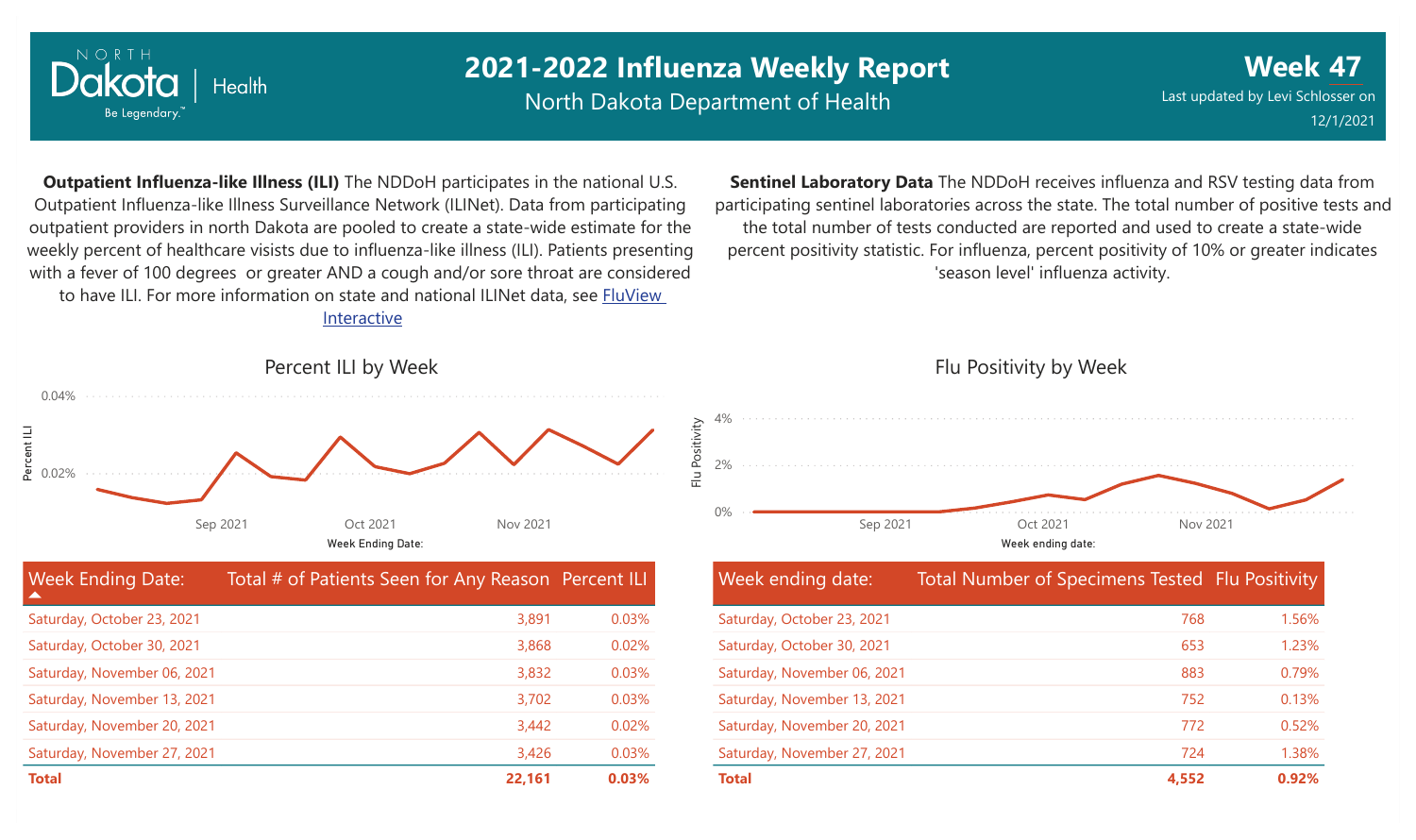

## **2021-2022 Influenza Weekly Report** North Dakota Department of Health

During the influenza season, increases in the **school absenteeism** data cab be used as an early indicator for influenza circulation. The NDDoH received absenteeism data from a majority of schools in the state. Data here include absences for all reasons.



During the influenza season, **influenza outbreaks** are common anywhere people gather, including schools, child care centers, long-term care facilities, and health care facilities. Outbreaks of influenza or influenza-like illness may be reported to the NDDoH. The following outbreaks have been reported this season.

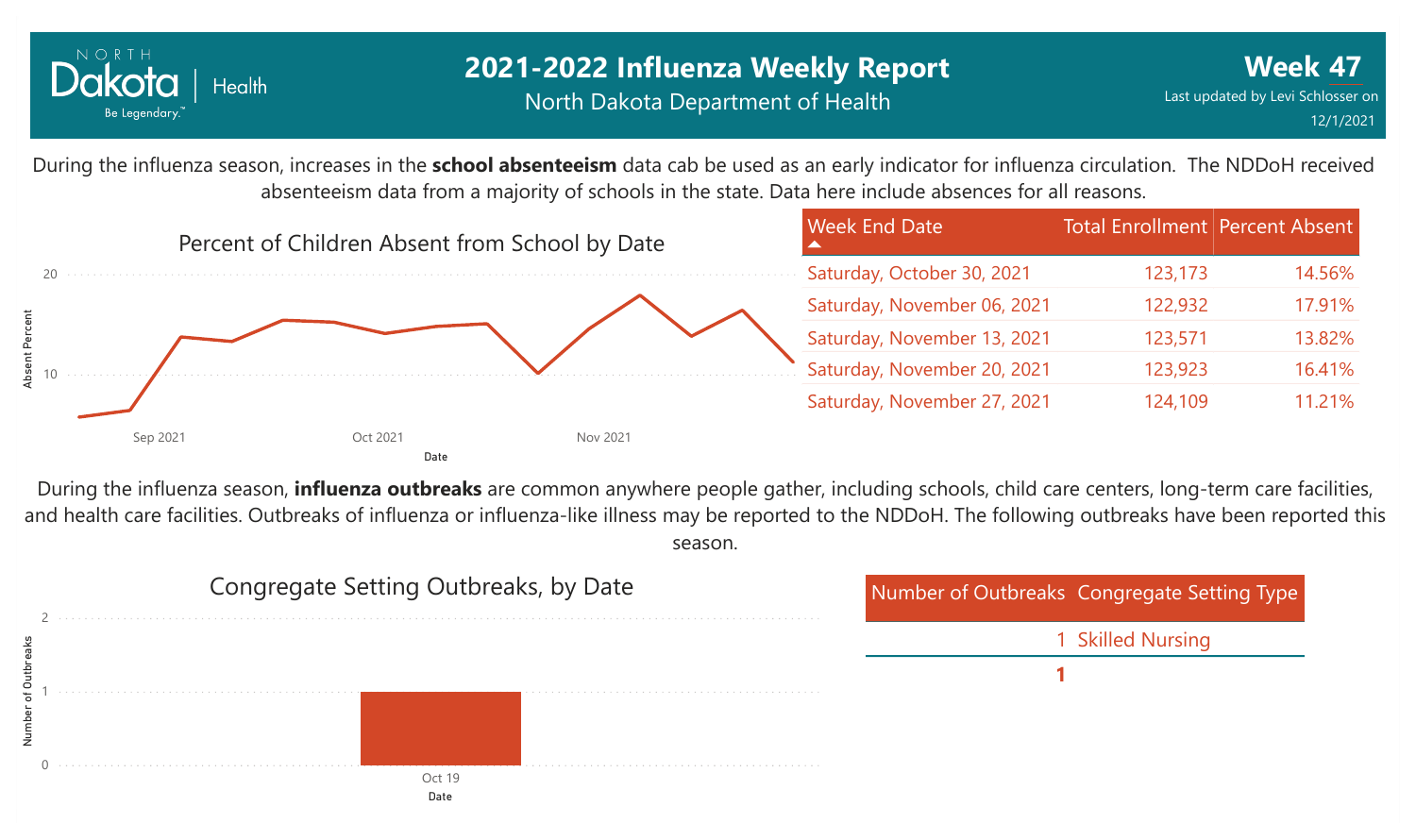

## **2021-2022 Influenza Weekly Report** North Dakota Department of Health

**Week 47** Last updated by Levi Schlosser on 12/1/2021

Statewide Doses Administered

**Influenza vaccine doses administered** data from the North Dakota Immunization Information System (NDIIS) includes all administered doses of flu vaccine documented in the NDIIS to records with a North Dakota address. Adult immunizations do not have to be reported to the NDIIS so there may be more influenza vaccine doses being administered that are not reported to the NDIIS. Age groups are determined base on age at time of vaccination.



#### Doses Administered by Age Group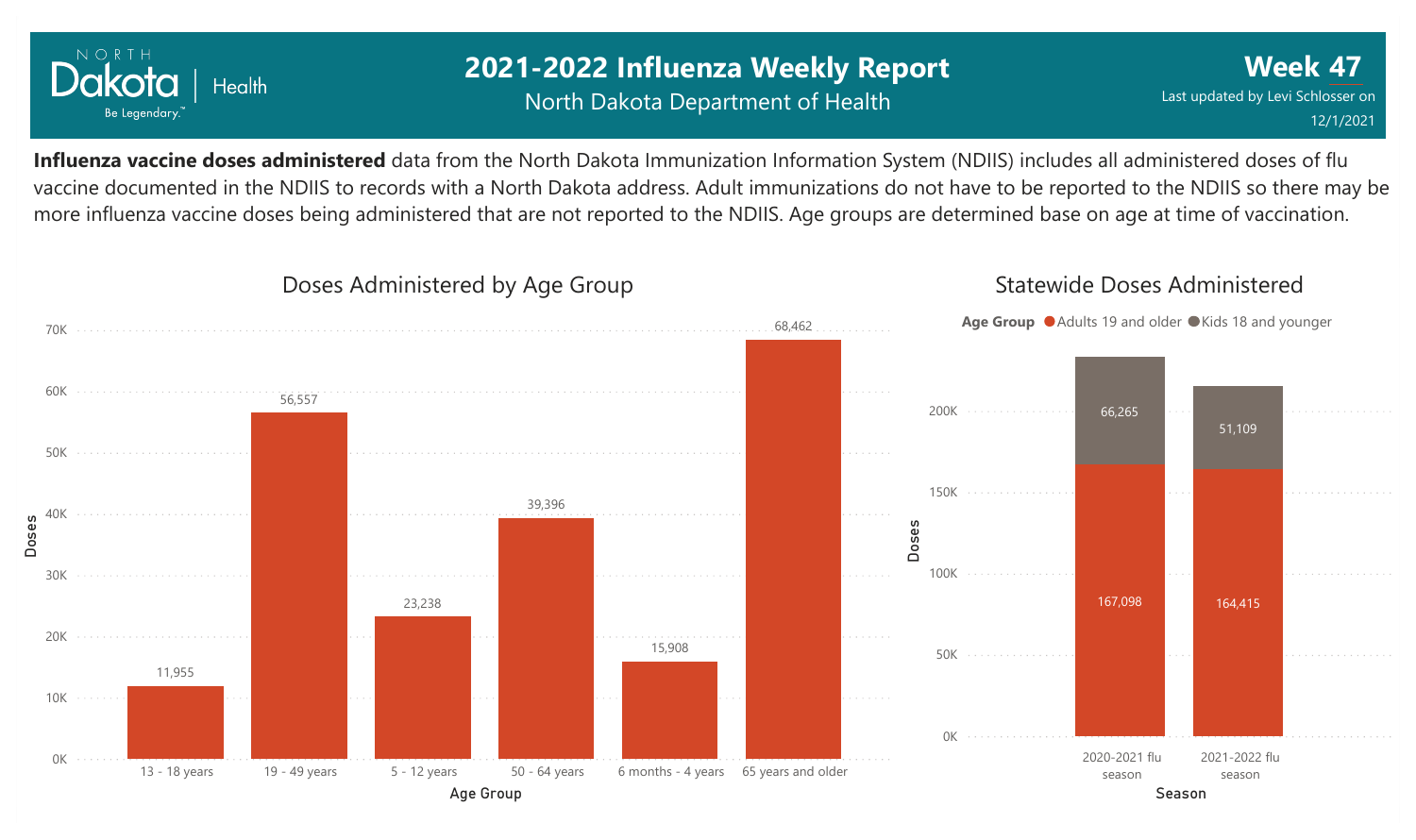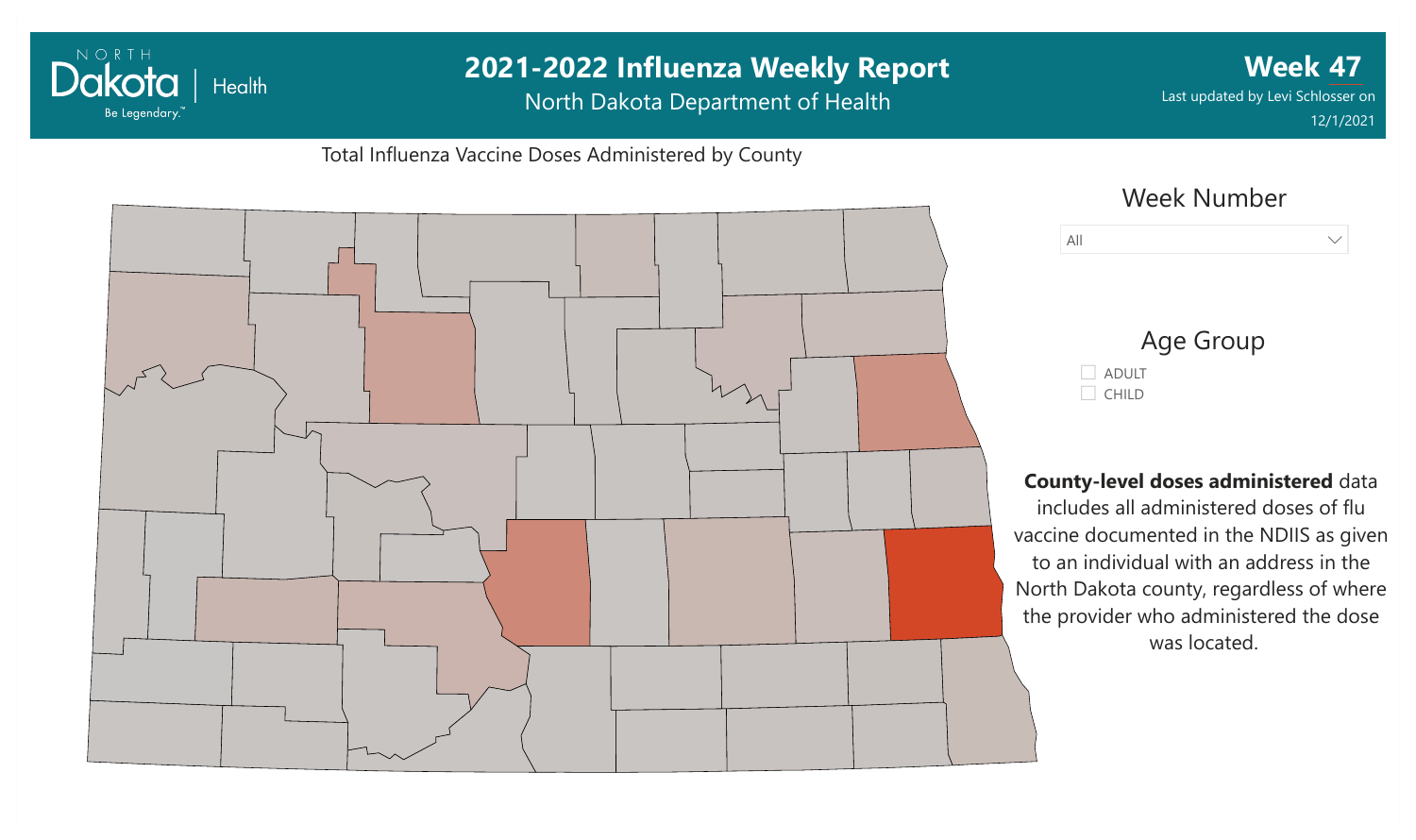#### NORTH Dakota Health Be Legendary.

# **2021-2022 Influenza Weekly Report**

North Dakota Department of Health



NDIIS data can also be used to estimate the percent of North Dakotans in each age group that have received at least one dose of influenza vaccine so far this flu season. NDIIS records included in **statewide coverage rates** must have a North Dakota address.

Adult immunizations do not have to be reported to the NDIIS so adult coverage rates may be higher.



#### Statewide Flu Coverage for Adults >= 19